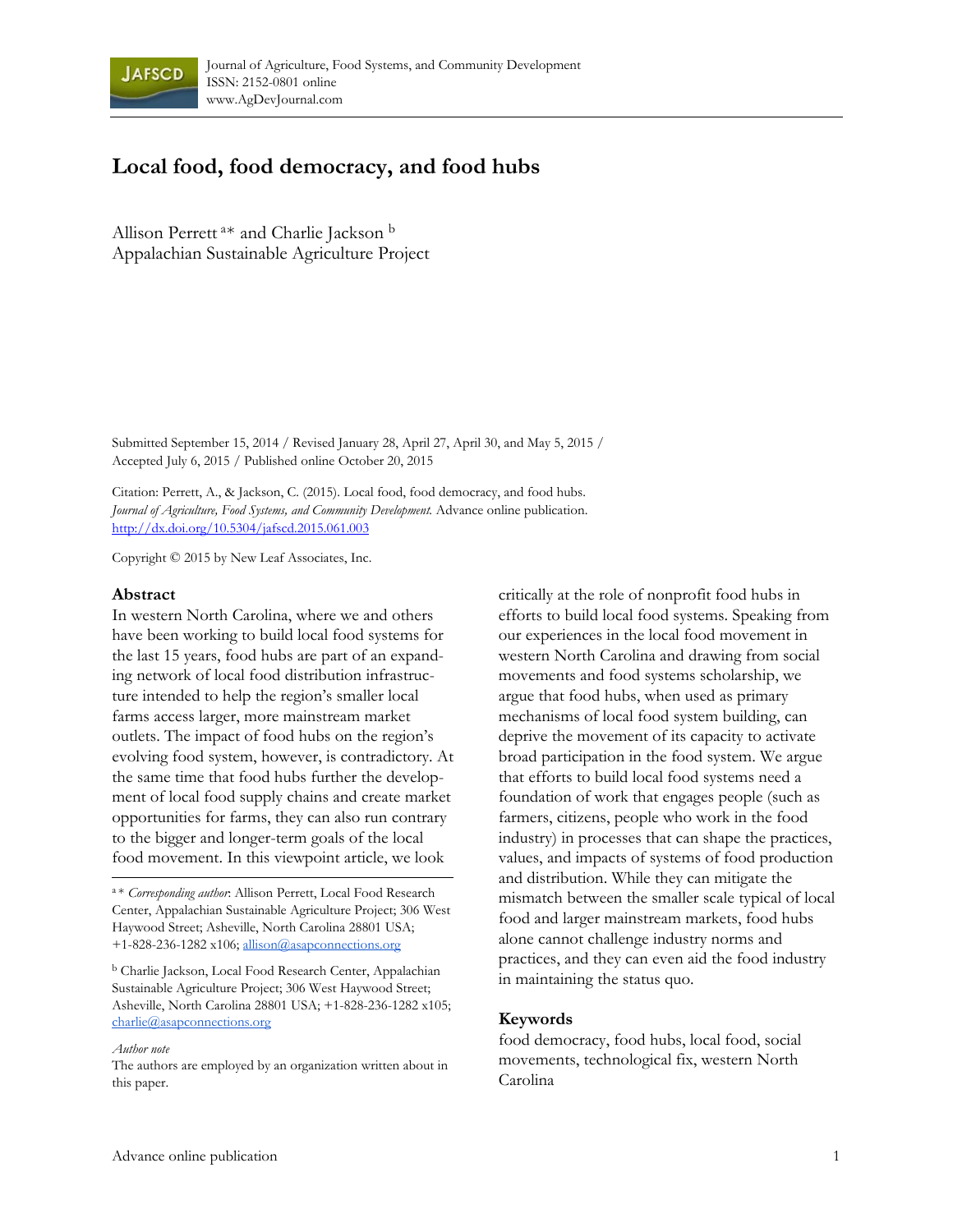### **Introduction**

With the growth of the local food movement nationally, food hubs have emerged as a prominent local food system building strategy (Barham, Tropp, Enterline, Farbman, Fisk, & Kiraly, 2012; Fischer, Hamm, Pirog, Fisk, Farbman, & Kiraly, 2013; Matson, Sullins, & Cook, 2013; Schmit, Jablonski, & Kay, 2013). Food hub projects are receiving USDA and private grant funding (Barham et al., 2012; Schmit et al., 2013), and they have attracted the attention of big food industry players. Walmart, for example, recently invested US\$3 million to support efforts to further develop the food hub model (Wallace Center at Winrock International, 2014). In a broad sense, food hubs are a supply chain management strategy and focus on the logistics and distribution of local food. Their organizers attempt to mediate the mismatch between the food industry and the smaller scale of farms and production typical of local food efforts. The authors of a recent report prepared specifically for food industry executives describe food hubs as a means of "solving local" (Cantrell & Heuer, 2014). As small-farm aggregators, food hubs are able to scale up local food and fit local food into mainstream food supply chains (Cantrell & Heuer, 2014).

 In western North Carolina, where we and others have been working to build local food systems for the last 15 years, food hubs are part of an expanding network of local food distribution infrastructure intended to help local farms access larger, more mainstream market outlets. The impact of food hubs on the region's evolving food system, however, is contradictory. At the same time that food hubs may further the development of local food supply chains, create market opportunities for farms, and increase the availability and visibility of local food, they can also run contrary to the bigger and longer-term goals of the local food movement. They can provide smaller-scale farms struggling to stay economically viable with access to larger-scale market outlets. At the same time, in fitting locally grown food into the existing food industry, food hubs currently are not challenging the way the dominant food industry operates.

In this viewpoint article, with a goal of

strengthening what we believe to be a potentially transformative social movement, we look critically at the role of not-for-profit (nonprofit) food hubs in local food system building efforts**.** If the movement is about challenging the food industry and creating food systems that are socially just, economically fair, and environmentally sustainable, then we—practitioners who are doing the work of local food system building—need to think deeply and critically about the strategies we are using to create change. We use nonprofit food hubs in this paper to critique an approach to local food system building that over focuses on "moving product" rather than on "moving people" in their perspectives and practices. Our perspective is informed by our experiences in the movement in western North Carolina. We also draw from ideas and theories in social movements and food systems scholarship that have helped us think about why and how local food system development can be a catalyst of change and about the strategies that can facilitate that change. With regard to the broader emergence of food hubs in local food efforts across the country, we argue that as a primary strategy of local food system building, food hubs alone cannot challenge industry norms and practices and can even aid the food industry in maintaining the status quo. Local food efforts need a foundation of work that engages people (farmers, ordinary citizens, people that work in the food industry) in processes that can shape the practices, values, and impacts of food production and distribution systems. Reflecting on the trajectory of the movement in western North Carolina, we argue that food hubs have not been the drivers of change but rather have emerged as incremental outcomes of a fundamental and ongoing strategy designed to engage people directly in the development of the region's food system.

 To make our argument, we begin by looking at the goals of the local food movement, briefly reviewing the qualities that local food organizers and advocates typically attribute to local food, and a key critique, namely the tendency for local food organizers and supporters to attribute innate qualities to local food. Next, we explore theories and ideas that shed light on the reasons why local food system building in particular can be a path of change. Here, drawing from Hassanein (2003,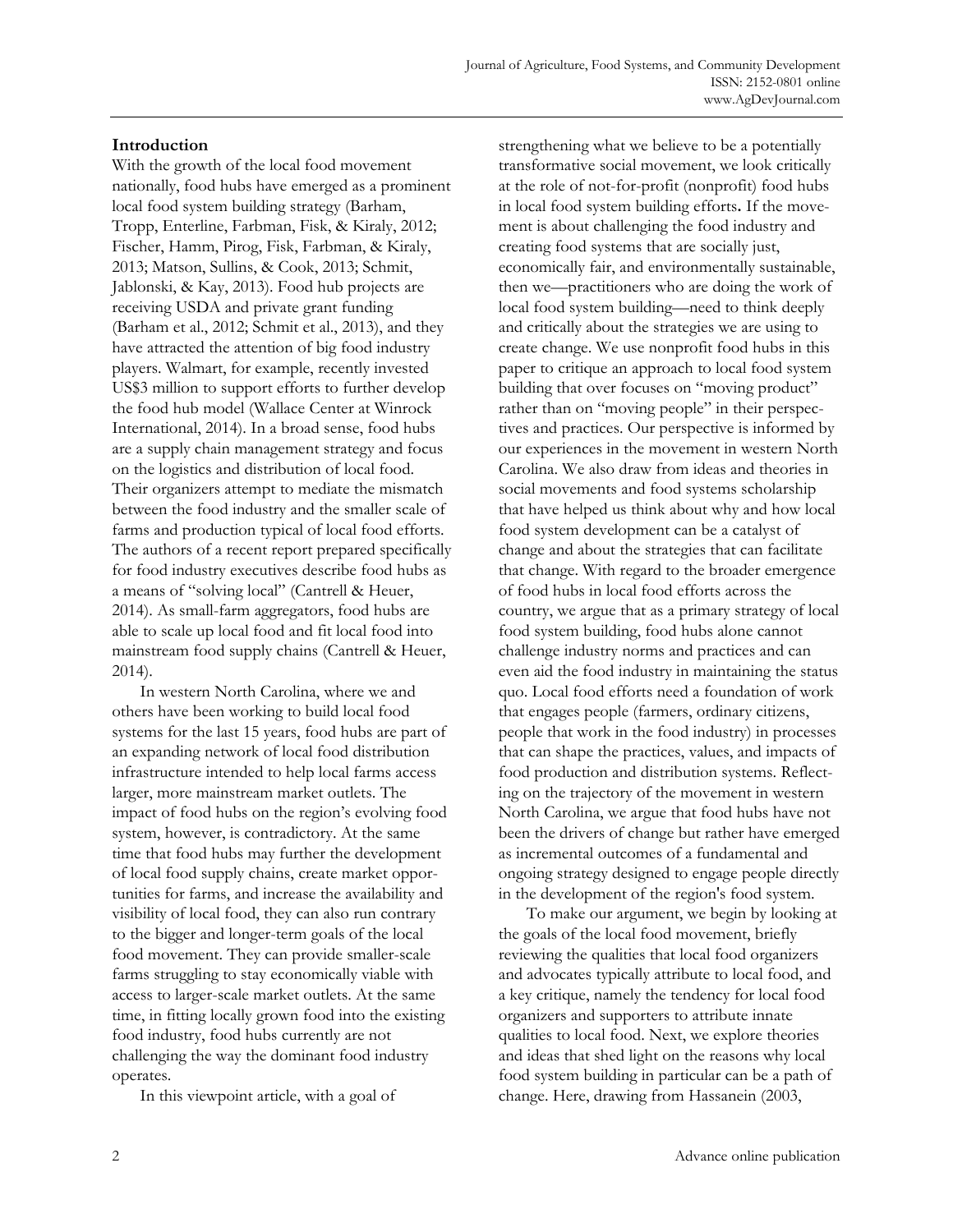2008), Johnston, Biro, and MacKendrick (2009), and others, we look at local food system development as a strategy that can democratize the food system—that is, activate broad participation to change the food system. We also look at the significance of "place" and of social interaction for activating and mobilizing that participation (Diani, 1997; Escobar, 2001, 2008; Habermas, 1985, 1987; Spinosa, Flores, & Dreyfus, 1999). From this foundation, in the final section we examine the capacity of nonprofit food hubs to contribute to processes that promote food democracy.

### **Qualities Attributed to Local Food**

The roots of the movement in western North Carolina go back to 2000, when organizers of a new initiative, Appalachian Sustainable Agriculture Project (ASAP), launched a local food campaign an awareness-raising and community-organizing campaign designed to engage the public with local agriculture, create demand for locally grown food, and build markets for local farms. At the time, our local food campaign was one of a handful in the country in which people were responding to concerns about the loss of farms and farmland and to the decline of rural communities in the context of globalizing markets, changes in federal policy, and food industry consolidation. Organizers of these early campaigns, each located in a region with strong agricultural traditions and relatively small average farm size, aimed to build markets for locally grown food and, through consumer acts of buying local, stem the tide of farm loss.

 Fifteen years later, these first campaigns, with innumerable newer campaigns and initiatives around the country, are leading an emergent movement focused on local food system development. What began as a marketing strategy to help farms left out of the dominant food marketplace has grown to be about much more than just supporting farms. Today, movement participants largely conceive of local food as a way of creating environmental, social, and economic sustainability and a path to transforming the food system. As documented in movement and academic literature, food system localization has been associated with a core

constellation of qualities and outcomes.<sup>1</sup> Food produced locally is considered to be more nutritious because it is fresher (i.e., less travel time means more nutrient retention), and increased availability of local food is thought to improve nutrition because greater consumption of fresh fruits and vegetables reduces the incidence of obesity and other health-related problems (Alkon & Mares, 2012; Allen & Guthman, 2006; Bagdonis, Hinrichs, & Schafft, 2009; Cleveland et al., 2011; Ferrer, Fonsah, Ramirez, & Escalante, 2011; Freedman, 2009; Salois, 2012). Local food is assumed to be more environmentally sustainable: closer production/consumption relationships mean fewer food miles, less reliance on fossil fuels, and smaller-scale farms purportedly use more ecologically sound production practices (Clancy, 2015; Goodman & Goodman, 2007; Lockie & Halpin, 2005; Norberg-Hodge, Merrifield, & Gorelick, 2002; Pirog, 2004). Moreover, local food systems are understood to have the capacity to strengthen local economies (Allen & Hinrichs, 2007; Halweil, 2002; LaTrobe, 2001; Meter, 2011; O'Hara, 2011; Swenson, 2008, 2011; Tregear, 2011) and create market transparency through close production/ consumption linkages and the development of community relationships and engaged consumers (Allen, FitzSimmons, Goodman, & Warner, 2003; Allen & Hinrichs, 2007; Johnston, Biro, & MacKendrick, 2009; Kloppenburg, Hendrickson, & Stevenson, 1996; Perrett, 2013).

 While these qualities are typically attributed to local food, as Allen and Hinrichs (2007), Born and Purcell (2006), Johnston et al. (2009), and others have argued, they are not inherent to local food, and there is a tendency among local food movement supporters to assume that local food by virtue of being local has intrinsic, beneficent qualities. Born and Purcell (2006) have described this tendency as the "local trap," the assumption that local by nature of its scale is inherently more sustainable and just. Other critics have also cautioned against this assumption, noting that the proximity of food sourcing does not equate automatically to other attributes such as energy efficiency (e.g., Schlich &

<sup>1</sup> Authors are not necessarily supporting claims but documenting them.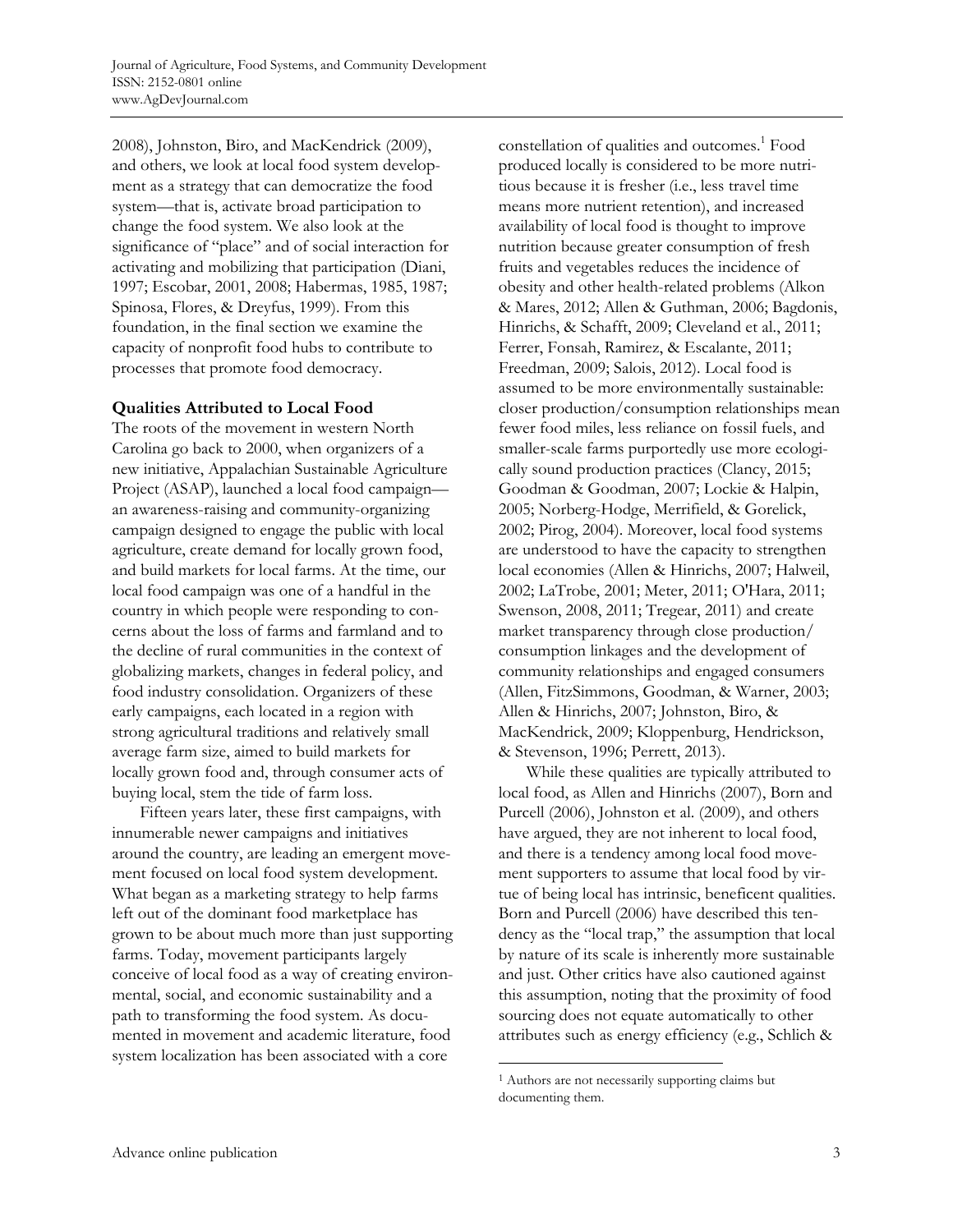Fleissner, 2005; Wallgren, 2006), environmentally sustainable production practices (e.g., Goodman & Goodman, 2007; Hinrichs, 2003), fair labor practices (e.g., Belliveau, 2005, as cited in Johnston et al., 2009, p. 515), social justice (e.g., Allen & Guthman, 2006; Allen & Hinrichs, 2007; DeLind, 2002; Hinrichs & Allen, 2008), or engaged citizens (e.g., DeLind, 2002; Guthman, 2008; Johnston, 2008). In a recent column, Clancy (2015), writing about the difficulty people have in accepting new evidence when it challenges pre-existing ideas and beliefs, takes this critique a step further. Drawing on local food as an example, she argues that even with evidence that has refuted the claim that local food is more energy efficient (assumed because foods are produced closer to the point of consumption), the claim is nevertheless still made. A key point we make in this paper is that we need to carefully scrutinize our strategies so that we are not undermining the potential of local food system building efforts to *create* the qualities and conditions we imagine are possible.

 In the next section, we look at why local food system building can be a strategy for achieving the theorized qualities and outcomes of local food. We draw from the idea of food democracy to explore the importance of opening food system practices and values to citizen reflection and meaningful debate. We draw from perspectives that look at the significance of "place" in modern movements to explore the role local food system building efforts can play in activating this kind of participation and creating spaces for public discussion around food and agriculture.

## **How and Why Local Food System Building Can Be a Catalyst of Food System Change**

Since the inception of the local food campaign in western North Carolina in 2000, our organization's strategies have focused on engaging consumers and people who work in the food industry in the region directly with local food and farms through things like farmers markets, community supported agriculture operations (CSAs), local food and farm fairs, farm tours, farm-to-school activities, and food and agricultural conferences. Before local food gained its current popularity, when local food was a relatively new idea, these types of activities

were conceived as a way to "put a face on food." This phrase is commonly used by staff in our organization to describe the significance of direct interaction with farmers, farms, and food growing locally for embedding decisions around food and eating in local relationships. As the movement has continued to unfold and evolve (and with that, our thinking and understanding), we have come to see how vital these local food and farm venues are for facilitating social interaction, and that social interaction is vital to effecting food system change. Social interaction provides the space for dialogue among and between farmers, consumers, and food industry people around food and farming in the region—the space for farmers to share information about their farms and products, their business and production practices, and the realities of farming, and for consumers and food industry personnel to learn and ask questions about farming in the region and express their concerns or desires for food produced in particular ways. From our perspective, these conversations are vital, because they enable people who live and work here to actively participate in the region's food system and guide the direction of its development.

 In the food systems literature, scholars talk about the significance of food system participation for creating food system change. Hassanein (2003) argues that conflicts over food production and food industry practices are fundamentally about values and the types of practices these values legitimize. Without our participation as citizens, we allow others to define those values for us, and currently we have a food system that is concentrated in the hands of a few large corporations with disproportionate control over the way food is produced and distributed. Local food initiatives are looked at as a way to move toward *food democracy* (Hassanein, 2003, 2008; Johnston et al., 2009; Levkoe, 2006). In alignment with the qualities attributed to local food, food democracy is a concept that describes systems of food production that produce nutritious, safe food in ways that are environmentally sustainable and that provide fair access to land and fair wages to those who labor in the food system (Hassanein, 2008; Johnston et al., 2009). These qualities and conditions are created through processes that lay bare food industry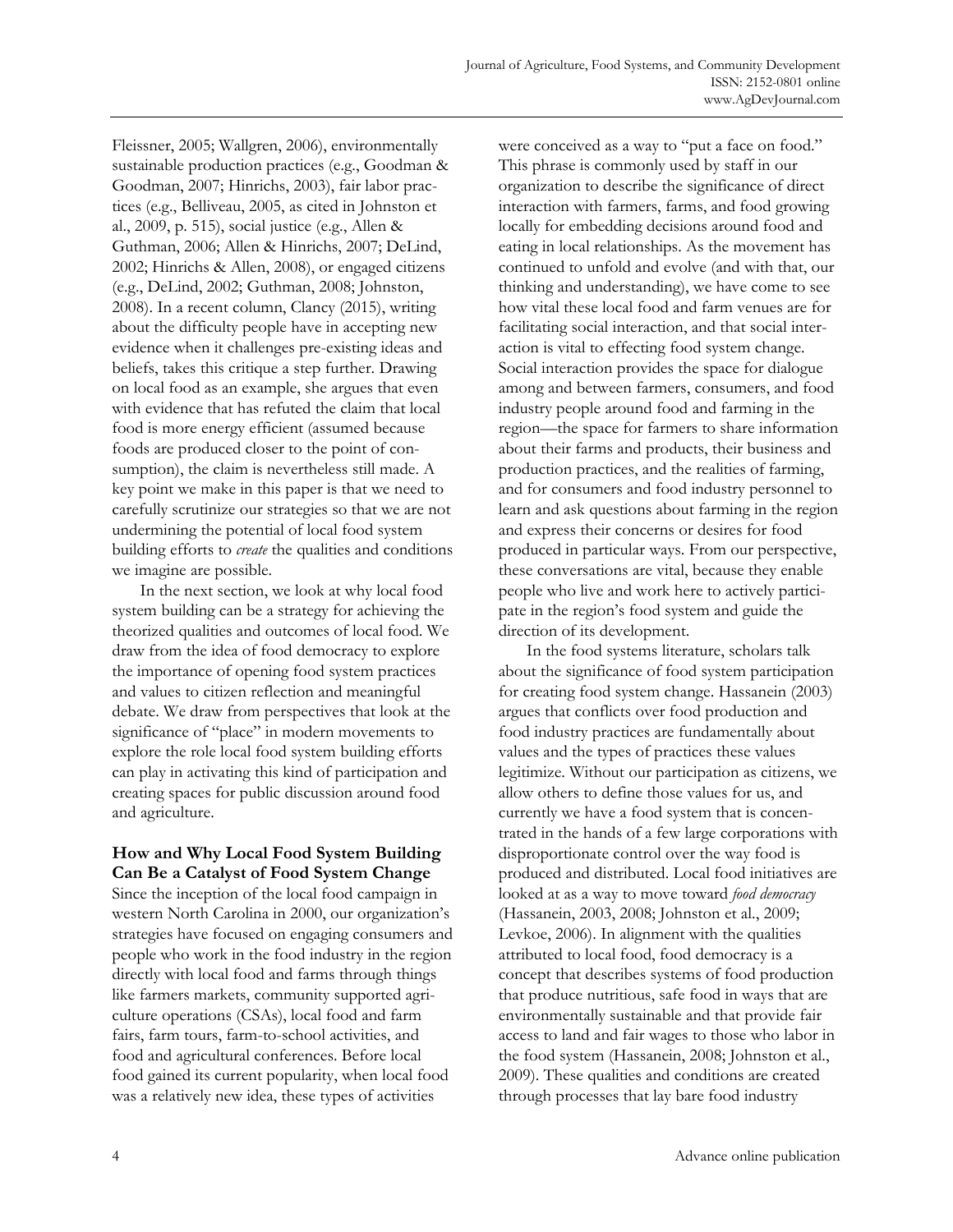practices and relations of production, empower people to shape the values, policies, practices, and outcomes of food production systems, and liberate food production from corporate control (Johnston et al., 2009). Creating food democracy is about people coming to actively participate in the food system, not remaining "passive spectators" (Hassanein, 2003, p. 79; Welsh & MacRae, 1998). Thus food democratizing efforts create spaces where producers and consumers "can act as citizens" (Johnston et al., 2009, pp. 514–515) where individuals are able to gain knowledge about food and the food system, share their ideas and opinions about the food system with other people, and, with an increased capacity, exercise their power to shape the ways food is produced and distributed (Hassanein, 2008; Levkoe, 2006). As argued by Johnston et al. (2009), without processes that engage people in the food system, countermovements like the local food movement lose their transformative potential, and "local food"—in keeping with the local food trap critique—becomes yet another label in the marketplace with assumed qualities and characteristics (Delind, 2011).

 This perspective, that changing the food system requires a broadening of citizen participation and that local food is a means to do that, raises an important question: what is it about local food specifically that lends itself to this process? The answer has a direct bearing on the kinds of strategies we use to mobilize and sustain participation in the movement and is relevant to our assessment of food hubs. Scholars looking at the importance of "place" and at the realm of everyday ordinary life to modern social movements provide insight into the change-making potential of local food system building efforts. In social movements, "place" is important to the emergence of collective action because particular places are where specific economies, ecologies, and social practices are located and, as such, they are also the sites of struggle around them (Escobar, 2001). In relation to a dominant global economic system, place is the position from which we observe and experience adverse impacts to our livelihoods and communities, and to the landscapes and ecosystems of which we are a part (Escobar, 2001, 2008). Spinosa, Flores, and Dreyfus (1999) have argued that

cultural innovation and the impulse to act in ways that challenge taken-for-granted cultural norms emerge not from positions of detachment but from a deep connectedness with or rootedness in the conditions and particularities of place. As sites of human experience and where we live our day-today lives, place is the position from which we encounter discrepancies between accepted, shared frameworks of meaning and our lived realities, and it is where we imagine and engage in new ways of being (Spinosa et al., 1999, pp. 22–24). The realm of everyday life (where we carry out mundane daily activities like shopping, eating, cooking, cleaning, working, interacting, etc.) is where we affirm and reproduce predominant ways of living and the ideas that underlie them, or resist them through the enactment of different ideas and ways of living (Escobar, 1992a, 1992b; Melucci, 1985, 1989; Perrett, 2013). Escobar (1998, 2008), drawing on his long-term study of a social movement in Colombia, points to the importance of everyday life for social movements for the space that it provides for social interaction. Social interaction is what nurtures and gives rise to collective action because it provides the space for collective reflection on current realities and the development of shared understandings, values, and goals (Escobar, 1998, 2008).

 The importance of social interaction for the emergence of collective action and for democracy is not a new idea; it has been looked at by numerous scholars (Coleman, 1988; Diani, 1997; Paxton, 2002; Putnam, 1995, 2001; Woolcock, 1998; Woolcock & Narayan, 2000). Diani (1997), looking specifically at how movements achieve outcomes, argues that the ability of social movement organizations to affect change depends directly upon their capacity to reproduce existing social ties and generate new ones. He argues that community linkages are both preconditions and products of collective action, and that social ties among movement and potential movement constituents are necessary to mobilize and sustain movement activity. Habermas (1985, 1987, 2000 as cited in Randall, 2008), writing about conditions in the current stage of capitalism, discusses the loss of "public spheres" or spaces where members of a community can come together to interact, discuss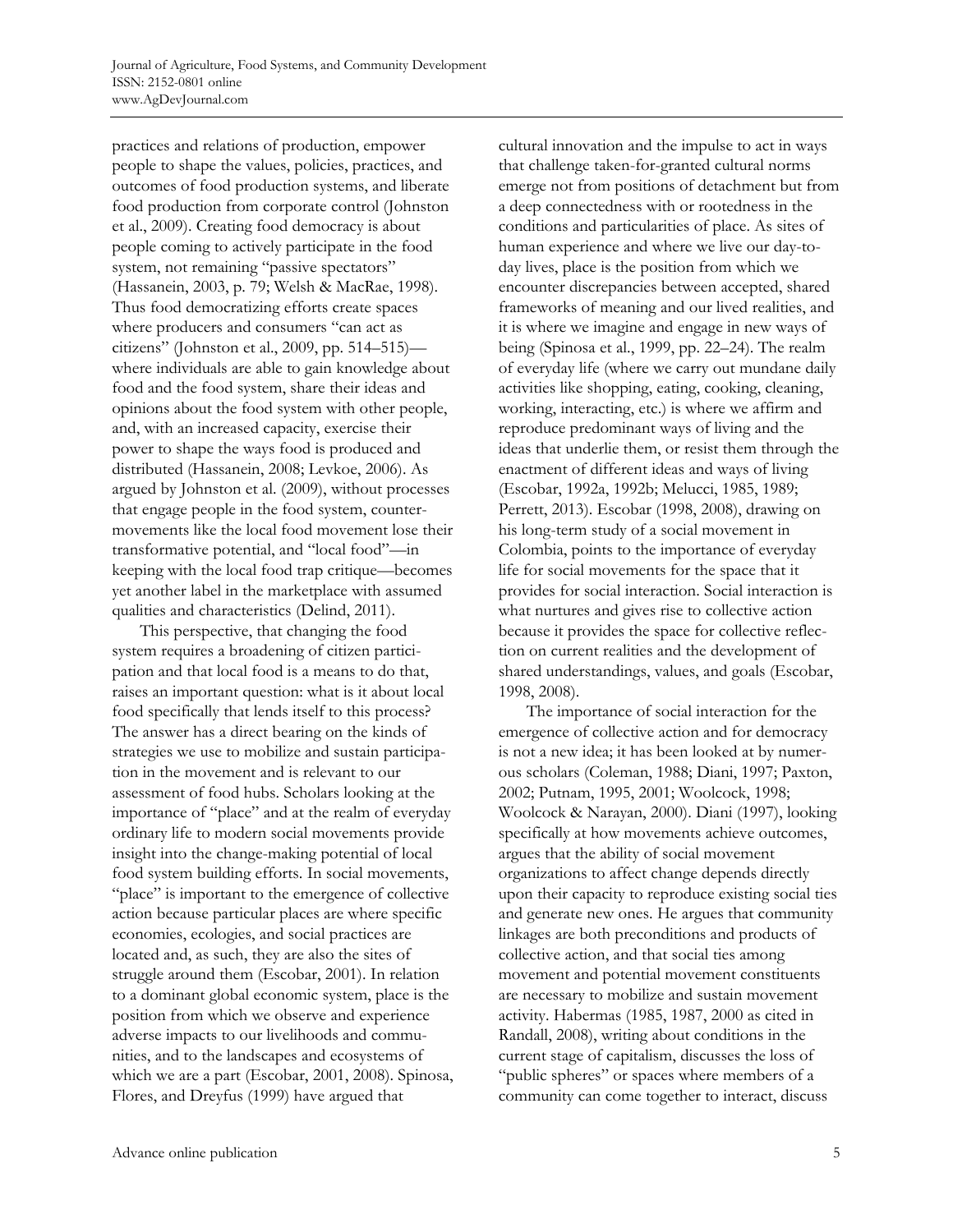matters of public importance, develop mutual understandings, and work toward shared goals. With this loss and with the help of a corporately controlled media, Habermas argues that *instrumental rationality*, a logic grounded in capitalism and focused on the most cost effective means of achieving an end, has replaced a *communicative rationality*, one grounded in and guided by interpersonal interaction and reasoned discussion.

 We think these ideas have enormous relevance for the work of local food system building efforts. If we come from the idea that democratizing the food system is going to be crucial to challenging and changing it, then actions that facilitate that process become important. Local food, because it is anchored in the particularities of place (in local people, resources, and relationships), offers a means to connect consumers in meaningful ways with food and agriculture and heighten their awareness and understanding of food and agricultural issues.2 If, as Diani suggests, social movements depend on social interaction to mobilize participation and effect change, then the loss of public spheres has implications for movement actions and suggests the importance for organizers to create spaces that facilitate the flow of information and ideas and foster discussion.

 In western North Carolina, the local food movement emerged from a deeply rooted perspective—from the lived experiences of a group of residents and farmers and their shared understanding that, without some kind of intervention, farming as a way of life could not survive in the wake of an increasingly dominant global economic system. "Local food" was the strategy early organizers conceptualized as a way to *deeply root* the public in a place where farming was important to its history, landscape, and culture. Farm tours, farmers markets, and the like were conceived by organizers as ways to meaningfully engage the public with local agriculture, build community ties centered on local food and agriculture, and link decisions around food and eating to a growing appreciation for local farms and a desire to

preserve them.

 Fifteen years later, at ASAP we also work directly with the buyers for larger-scale grocer, restaurant, and institutional markets to build local food supply chains—in some cases directly between farmers and these buyers, and in others by engaging the wholesalers in the region, for-profit distributors and packers and nonprofit food hubs. The base of our work, however, continues to focus on actions that provide members of the public as well as people that work in the food industry in the region with direct food and farm experiences. In western North Carolina, engagement strategies provide the foundation for the development of a shared belief that local farms are important to the region's economy and to our quality of life. They are the foundation of consumer interest and demand from markets that are part of the conventional food industry. And they have contributed to the emergence of other kinds of nonmarket movement activity, for example, the development of food policy councils, the actions of parents to challenge and change school nutrition services, the food, farm, and nutrition education programs of universities and colleges, and increasing public discussion around food access and food justice. Without this groundwork of engagement, we argue food hubs risk helping the food industry reduce "local food" to just another product in the marketplace.

#### **Food Hubs and Food Democracy**

In western North Carolina, the local food procurement strategies of many of the region's larger mainstream market outlets, including larger grocery chains and institutions (schools, hospitals, and colleges), use nonprofit food hubs to source locally grown food. Echoing a pattern dominant in the food industry, the larger food companies in this region want to source from a small pool of large suppliers year round and at a price achieved through economies of scale, i.e., through the cost savings that come from spreading out fixed costs over larger volumes. But locally grown food in western North Carolina is predominantly seasonal, the region's farms are small by national standards, and food production here is not easily scalable to high-volume production. In contrast to food pro-

 $\overline{a}$ 

<sup>2</sup> We do not mean to imply that local food is the only way to build democracy in the food system, but that it is uniquely positioned to do so for the reasons outlined.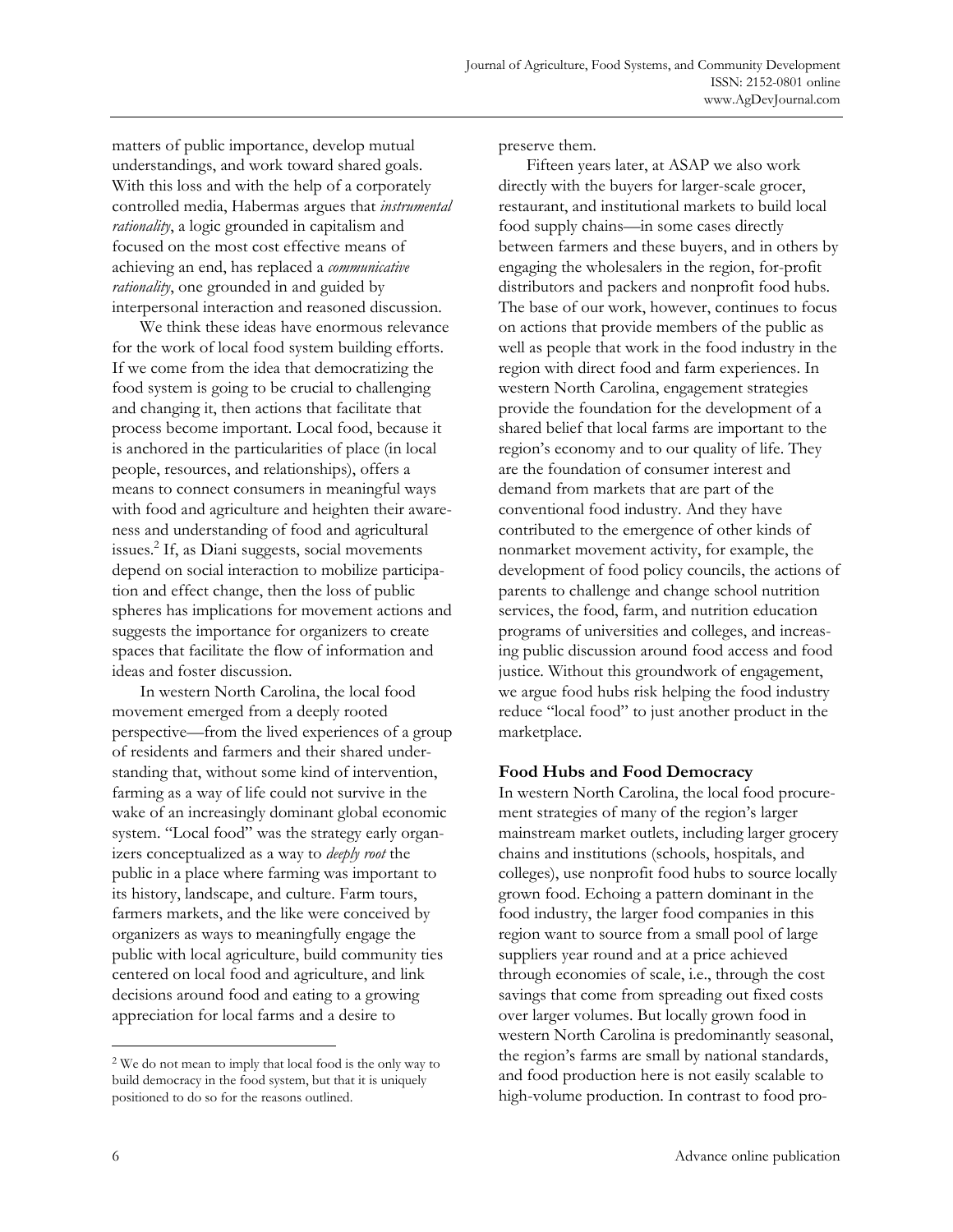duced for the conventional food industry, local food production is the purview of many smaller farms; the scale of production is smaller and decentralized, with limited infrastructure for aggregation, distribution, and processing. Food hubs serve as or aim to serve as market intermediaries to bridge mainstream markets and smallerscale farms. They provide buyers in the food industry in the region with volumes needed and with required quality standards and safety assurances, and they save buyers the time and energy that would be required to source directly from multiple farms (Perrett, 2013).

 The effect of food hubs on the region's evolving food system is complicated. Food hubs do provide a piece of aggregation and distribution infrastructure that helps connect smaller farms to larger scale markets, thus providing the region's farms with more market opportunities (and potentially more needed income), getting more locally grown food into more places, and increasing its availability beyond direct-to-consumer markets. At the same time, however, nonprofit food hubs as market intermediaries do not fundamentally challenge the principles and practices on which the food industry operates.

 As a particular model of local food aggregation and distribution, nonprofit food hubs use grants and other outside funding to mediate between markets where large-volume production determines conventional prices and the smaller-scale production by farmers who produce at higher costs (LeBlanc, Conner, McRae, & Darby, 2014; Local Food Research Center, 2012). To mediate this disparity, nonprofit food hubs subsidize the higher cost of local food production and distribution to meet the price points expected by the food industry. Beyond the potential ameliorative role nonprofit hubs might play in connecting locally grown food to mainstream markets,<sup>3</sup> nonprofit

food hubs—conceived as infrastructure to solve a barrier to the entry of locally grown food into mainstream markets<sup>4</sup>—can become a kind of "technological fix" (Scott, 2011). The technological fix concept is one that is commonly used in public debates surrounding science and technology and their contributions to solving human problems (Scott, 2011). Technological fix strategies cast problems as being technological and thus solvable through technological innovation (Scott, 2011).<sup>5</sup> In his examination of the technological fix concept in relation to agricultural biotechnology, Scott (2011) points out that the appeal of this kind of problemsolving approach is that it provides a means to simplify potentially complicated social problems and define clear courses of action. The limitation, however, is technological fixes do not address the root causes of problems and often create new ones, even if unintentionally. Rather than fostering people's abilities to critically question and examine the system (i.e., the ideas and presumptions that produce social problems), technological fixes draw attention away from root causes, thereby delaying examination and action and perhaps compounding problems (Scott, 2011).

When conceived as a means of "fixing" supply chain barriers to locally grown food and providing farmers with access to new markets at prevailing market price points, nonprofit food hubs simply reinforce that status quo. They do not facilitate, and may even impede, fundamental challenges to the food industry. In their reliance on grants and other outside support to help cover their operating costs, nonprofit hubs are able to sell their products below what it costs to produce and distribute them. In western North Carolina, according to reports from some farmers and food distributors, non-

<sup>3</sup> How effective nonprofit hubs can be at fulfilling this intermediary role remains to be seen. LeBlanc et al. (2014) note that dependence on outside funding for continued operation threatens the long-term financial viability of nonprofit food hubs. And after assessing 15 years of food hub development and practice in California, Community Alliance with Family Farmers (CAFF) concludes that as a strategy for local food system development, food hubs are not viable; they

add extra costs to supply chains, duplicate and compete with existing regional distribution infrastructure, and struggle financially without ongoing subsidy support (Abellera, Signore, Derden-Little, Michas, Runsten, & Sabato, 2014).

<sup>4</sup> Some food hubs have goals related to increasing access by low-income consumer to locally grown foods (e.g., LeBlanc et al., 2014). The 2013 National Food Hub Survey indicates that food hubs with social goals make up a small minority of the total (Fischer et al., 2013).

<sup>5</sup> Technological innovation can refer to machinery and equipment as well as to processes and methods.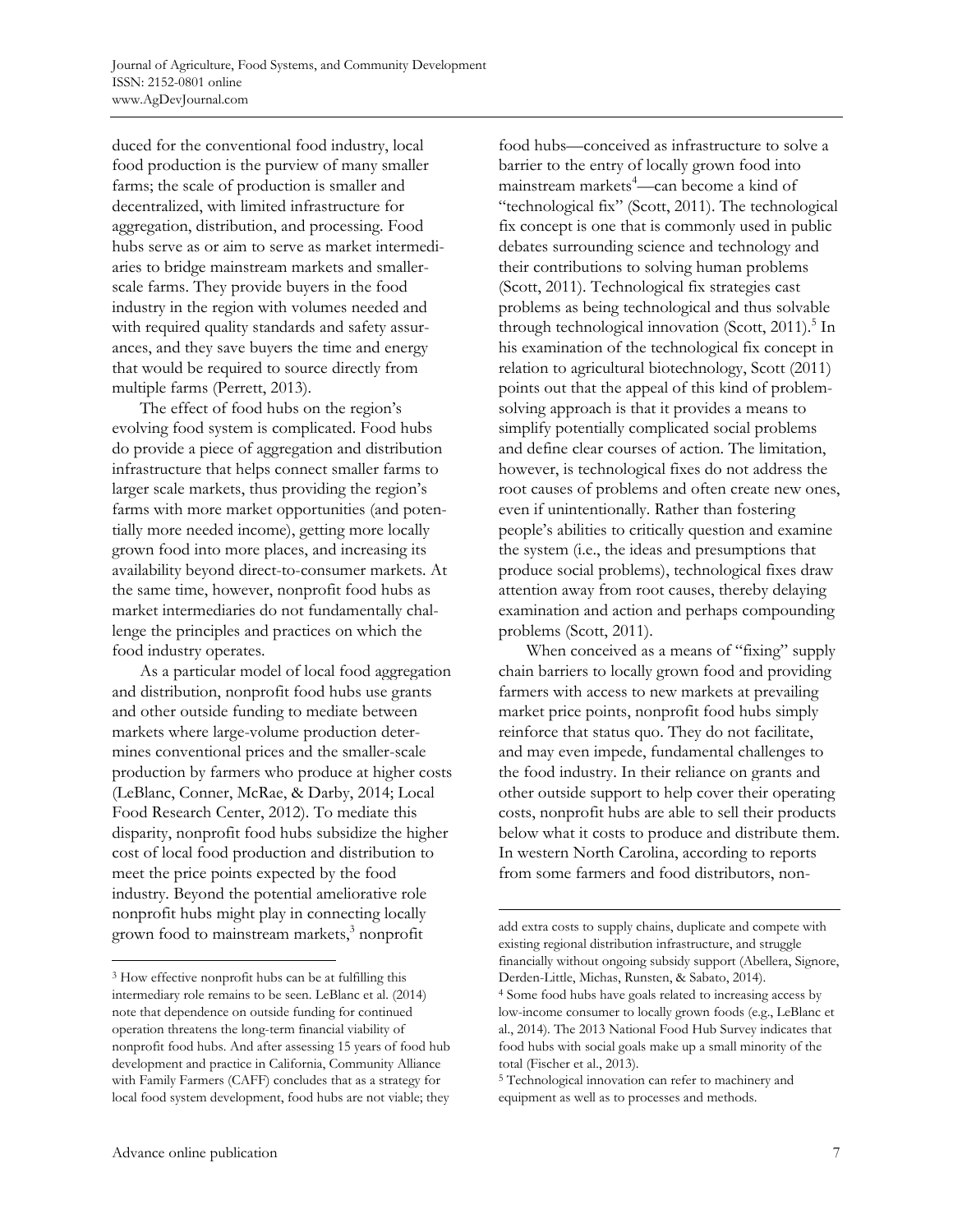profit food hubs have had the unintended consequence of undercutting and taking business from for-profit local food distributors and/or farmers not using outside funds to subsidize their businesses. Unintentional as it may be, this strategy arguably functions similarly to a tactic common in the agro-food industry, namely cross-subsidization: using resources from other enterprises to sell products below cost and gain greater market share by both pushing competitors out of the market and discouraging new competitors (Heffernan, 2000). A recent report on food value chains alludes to the "market distortion" that operations like food hubs can produce through their reliance on subsidies. This distortion can be significant in that it creates in the minds of food industry buyers unrealistic expectations about price and puts unsubsidized operations at a disadvantage in the marketplace by undercutting the actual costs of production (Diamond, Tropp, Barham, Muldoon, Kiraly, & Cantrell, 2014).

 Despite this critique, the intent of this article is not to wholly dismiss food hubs as a local food system building strategy. Our intent is to examine them critically in relation to the aspirations of movement activists and supporters, and in relation to ideas about how we can create the substantive change we want to see. In western North Carolina, food hubs are part of a food system that is in transition. Their presence points to the degree to which local food has captured the interest of the public (and, following, the market) and the degree to which movement ideas and practices are rubbing up against the entrenched ideas and practices of the food industry. At the same time, food hubs are emerging in a context of continuing farm loss. In this context, our organization struggles to balance actions that address the immediate situation—the need to slow or stop continuing farm decline—and actions grounded in a larger and longer term perspective—the need to fundamentally change the way that we as farmers, consumers, people who work in the food industry, etc., think about and relate to food, eating, and agriculture. Mediating between these two needs, our organization works with farmers, nonprofit food hubs, for-profit aggregators and distributors, and mainstream markets to build local food supply relationships (to

provide the region's smaller-scale farms with market opportunities they need to stay viable, continue farming, and keep their land out of development) alongside engagement-based strategies centered around farms, local food, and movement participants. Without local farms there is no agricultural base to engage with or affect. Without strategies that engage people with local farms and food and other movement participants, we participate in a process that continues to alienate people from the food system and from processes that enable them to guide the direction of the movement and the formation of the region's food system. That these strategies co-exist in western North Carolina is a crucial point. Fifteen years ago, "local food" was a new concept. The movement had not begun. Demand from mainstream markets did not exist. The degree to which food hubs are an aspect of the region's developing local food system today is in large part the outcome of 15 years of local food campaign activity that at its core has focused on strategies to engage people in activities that raise awareness of problems and solutions surrounding the social, economic, and environmental issues that intersect with food systems. Food hubs have not been the drivers of food system change; they are provisional and incremental outcomes of an underlying effort that is striving to engage people directly in the development of a food system, to participate democratically in a process that informs what it looks like and how it operates.

 Today the context for emerging local food initiatives is vastly different than it was in 2000: local food is a national movement. Awareness of and demand for local food is emerging not only from place-based local food campaigns, but also from a larger national discussion stimulated by stories in national media outlets, popular books (e.g., Pollan's *The Omnivore's Dilemma*) and documentaries (e.g., *Food, Inc.*), prominent movement figures (e.g., Mark Bittman, Michael Pollan, Joel Salatin), and from the increasing prevalence of local food messaging in national grocery store chains. The movement has become popular, and this popularity is fueling both the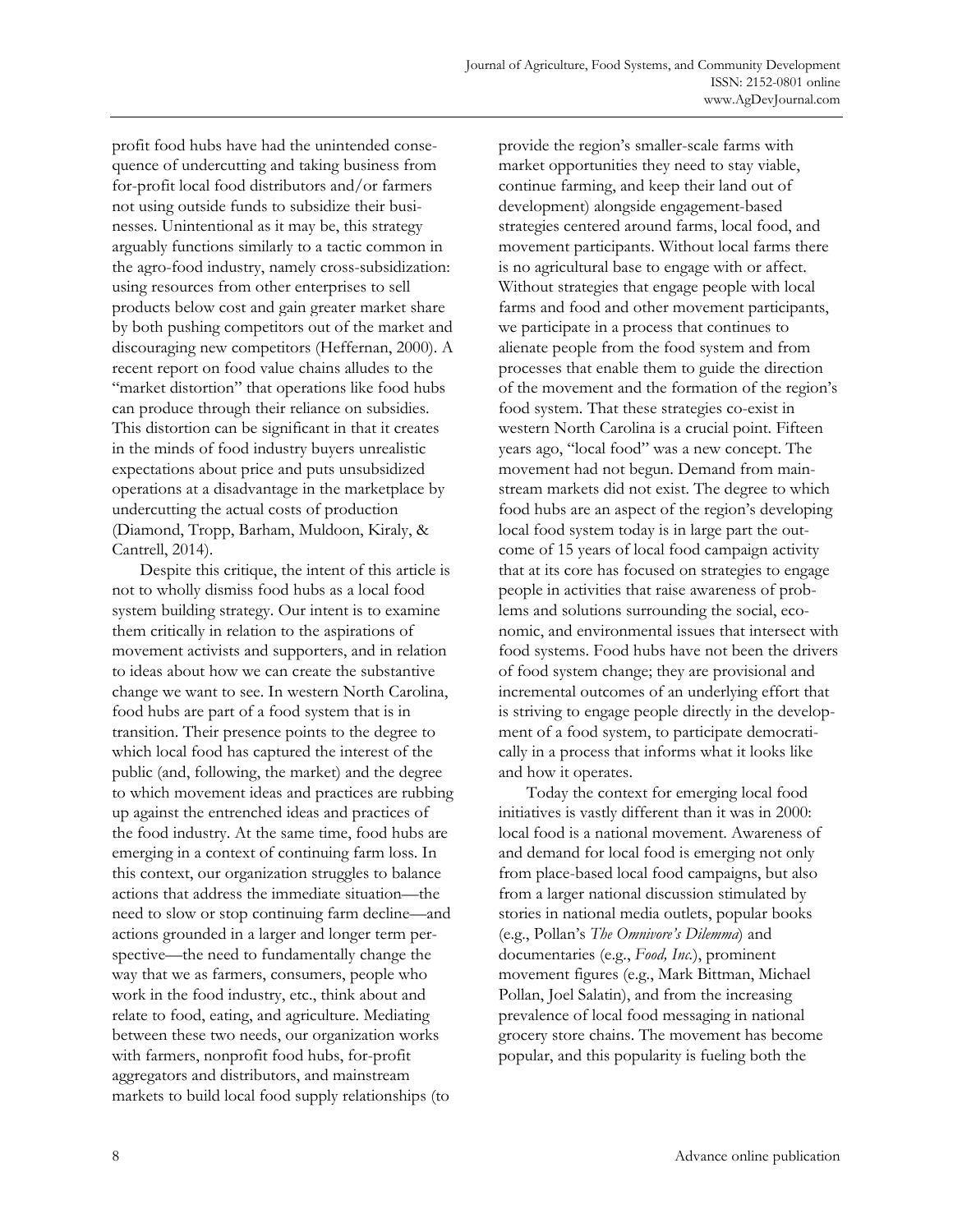growth of the market for locally grown food<sup>6</sup> and the interest in starting local food-based initiatives in communities and regions across the country. The result is that "local food" is now a known concept to many people and has a developed market presence. In this context, food hubs that are emerging as primary mechanisms of local food system building, in response to local food market opportunities, can deprive the movement of its transformative potential for fostering food system democracy. We believe local food efforts need a foundation of engagement that broadly activates people in the work of defining how food systems operate, and the values and principles on which food system practices are based, and that gives rise to place-based ideas and innovations to solve the problems (Lyson, 2005) of local food distribution. Based on what we have learned from 15 years of local food system building work and from research we conduct to evaluate the impacts of our strategies, $\frac{7}{7}$  we believe that engagement-based strategies are what *move* people in their perceptions and actions around food and eating and agriculture, and that this kind of movement, in keeping with the idea of food system democratization, is the foundation of meaningful food system change. Without this foundation, food hubs can merely become an instrument of the food industry to "fix" local food, using the rhetoric of "local" while reducing it to a geographic characteristic, and undermining the larger, more difficult, and longerterm project that broadens participation to shape the food system.

#### **References**

 $\overline{a}$ 

Abellera, D., Signore, D. D., Derden-Little, E., Michas, A., Runsten, D., & Sabato, M. (2014). *Making the invisible visible: Looking back at fifteen years of local food systems distribution solutions*. Community Alliance with [Family Farmers. Retrieved from http://caff.org/](http://caff.org/wp-content/uploads/2010/07/CAFF-Lessons-Local-Distribution-102814.pdf) wp-content/uploads/2010/07/CAFF-Lessons-Local-Distribution-102814.pdf

- Alkon, A. H., & Mares, T. M. (2012). Food sovereignty in US food movements: Radical visions and neoliberal constraints. *Agriculture and Human Values, 29*(3), 347–359. http://dx.doi.org/10.1007/s10460- 012-9356-z
- Allen, P., FitzSimmons, M., Goodman, M., & Warner, K. (2003). Shifting plates in the agrifood landscape: The tectonics of alternative agrifood initiatives in California. *Journal of Rural Studies, 19*(1), 61–75. [http://dx.doi.org/10.1016/S0743-0167\(02\)00047-5](http://dx.doi.org/10.1016/S0743-0167(02)00047-5)
- Allen, P., & Guthman, J. (2006). From "old school" to "farm-to-school": Neoliberalization from the ground up. *Agriculture and Human Values, 23*(4), 401–415. http://dx.doi.org/10.1007/s10460-006- 9019-z
- Allen, P., & Hinrichs, C. (2007). Buying into 'buy local': Engagements of United States local food initiatives. In D. Maye, M. Kneafsey & L. Holloway (Eds.), *Alternative food geographies* (pp. 255–272). Oxford: Elsevier.
- Bagdonis, J. M., Hinrichs, C., & Schafft, K. A. (2009). The emergence and framing of farm-to-school initiatives: Civic engagement, health and local agriculture. *Agriculture and Human Values, 26*(1), 107–119. http://dx.doi.org/10.1007/s10460-008- 9173-6
- Barham, J., Tropp, D., Enterline, K., Farbman, J., Fisk, J., & Kiraly, S. (2012). *Regional food hub resource guide*. Washington, D.C.: USDA Agricultural Marketing Service. Retrieved from http://www.ams.usda. [gov/sites/default/files/media/Regional Food Hub](http://www.ams.usda.gov/sites/default/files/media/Regional Food Hub Resource Guide.pdf)  Resource Guide.pdf
- Belliveau, S. (2005). Resisting global, buying local: Goldschmidt revisited. *Great Lakes Geographer, 12*(1), 45–53.
- Born, B., & Purcell, M. (2006). Avoiding the local trap. *Journal of Planning Education and Research, 26*(2), 195– 207.

http://dx.doi.org/10.1177/0739456X06291389

<sup>6</sup> According to USDA figures, local food sales increased from nearly US\$5 billion in 2008 to US\$7 billion in 2012 (USDA, 2013).

<sup>7</sup> ASAP's Local Food Research Center studies the processes and outcomes of the region's localizing food system. Using the framework outlined in this paper, we are developing indicators and measures of food system democratization to understand and document the effects of engagement-based strategies on people.

Cantrell, P., & Heuer, B. (2014). *Food hubs: Solving local*: *Small-farm aggregators scale up with larger buyers.* Wallace Center at Winrock International. Retrieved from http://www.ngfn.org/resources/ngfn[database/knowledge/Food Hubs - Solving](http://www.ngfn.org/resources/ngfn-database/knowledge/Food Hubs - Solving Local.pdf)  Local.pdf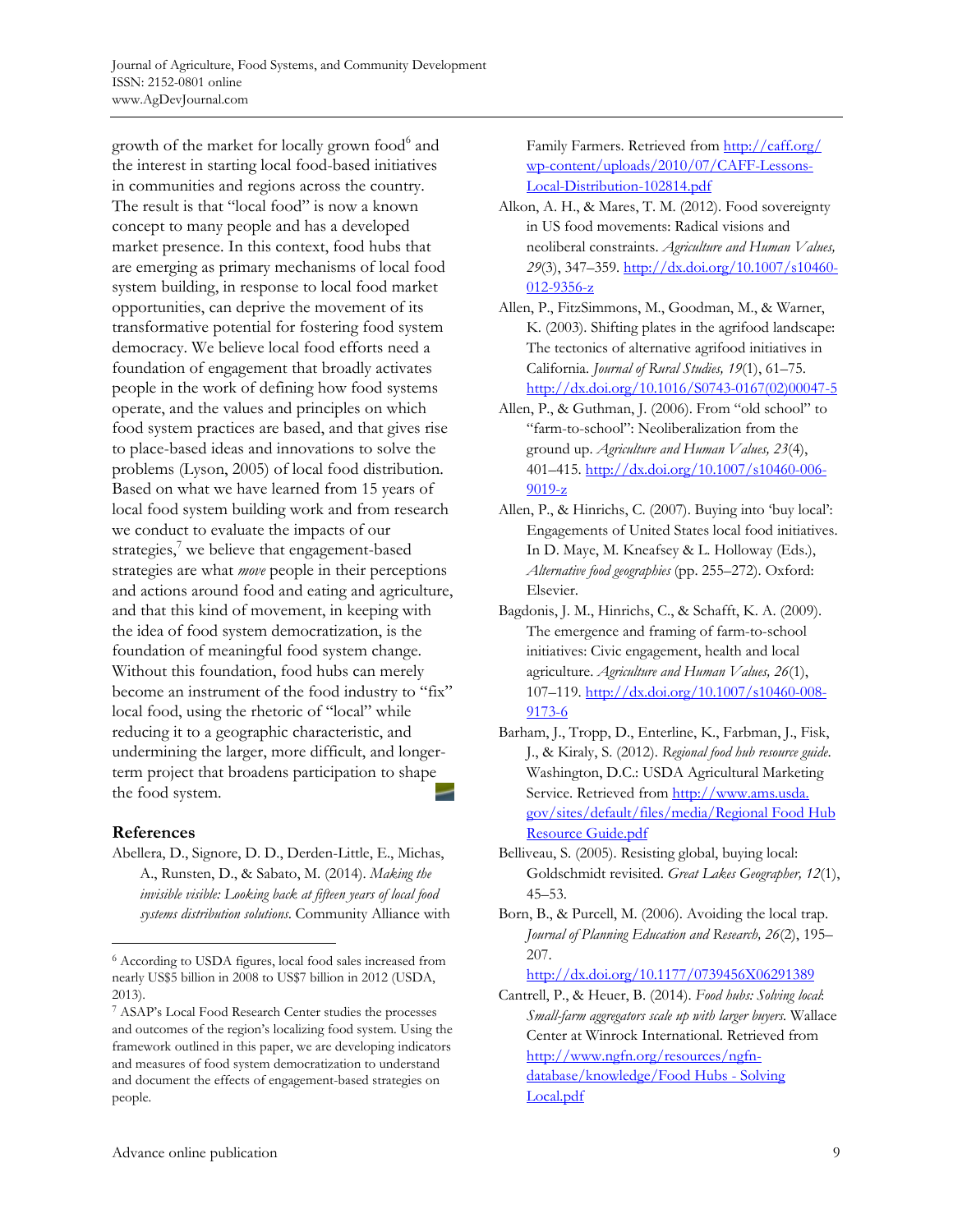Clancy, K. (2015). Another argument for adaptability. *Journal of Agriculture, Food Systems, and Community Development, 5*(2), 7–10. http://dx.doi.org/10.5304/jafscd.2015.052.007

Cleveland, D. A., Radka, C. N., Muller, N. M., Watson, T. D., Rekstein, N. J., Wright, H. V. M., & Hollingshead, S. E. (2011). Effect of localizing fruit and vegetable consumption on greenhouse gas emissions and nutrition, Santa Barbara County. *Environmental Science & Technology, 45*(10), 4555– 4562. http://dx.doi.org/10.1021/es1040317

Coleman, J. (1988). The creation and destruction of social capital: Implications for the law. *Notre Dame Journal of Law, Ethics, and Public Policy, 3,* 375–404.

DeLind, L. (2002). Place, work, and civic agriculture: Common fields for cultivation. *Agriculture and Human Values, 19*(3), 217–224. http://dx.doi.org/10.1023/A:1019994728252

DeLind, L. (2011). Are local food and the local food movement taking us where we want to go? Or are we hitching our wagons to the wrong stars? *Agriculture and Human Values, 28*(2), 273–283. http://dx.doi.org/10.1007/s10460-010-9263-0

Diamond, A., Tropp, D., Barham, J., Muldoon, M. F., Kiraly, S., & Cantrell, P. (2014). *Food value chains: Creating shared value to enhance marketing success*. Washington, D.C.: United States Department of Agriculture, Agricultural Marketing Service.

Diani, M. (1997). Social movements and social capital: A network perspective on movement outcomes. *Mobilization: An International Quarterly, 2*(2), 129–147.

Escobar, A. (1992a). Culture, economics, and politics in Latin American social movements theory and research. In A. Escobar & S. E. Alvarez (Eds.), *The making of social movements in Latin America: Identity, strategy, and democracy* (pp. 62–88). Boulder: Westview Press.

Escobar, A. (1992b). Culture, practice and politics: Anthropology and the study of social movements. *Critique of Anthropology, 12*(4), 395–432. http://dx.doi.org/10.1177/0308275X9201200402

Escobar, A. (1998). Whose knowledge, whose nature? Biodiversity, conservation, and the political ecology of social movements. *Journal of Political Ecology, 5,* 53–82.

Escobar, A. (2001). Culture sits in places: Reflections on globalism and subaltern strategies of localization. *Political Geography, 20*(2), 139–174.

[http://dx.doi.org/10.1016/S0962-6298\(00\)00064-0](http://dx.doi.org/10.1016/S0962-6298(00)00064-0)

Escobar, A. (2008). *Territories of difference: Place, movements, life, redes*. Durham, North Carolina: Duke University Press Books.

http://dx.doi.org/10.1215/9780822389439

Ferrer, M. C. R., Fonsah, E. G., Ramirez, O., & Escalante, C. L. (2011). *Local food impacts on health and nutrition.* Paper presented at the Agricultural and Applied Economics Association's AAEA & NAREA Joint Annual Meeting, Pittsburgh, Pennsylvania.

Fischer, M., Hamm, M., Pirog, R., Fisk, J., Farbman, J., & Kiraly, S. (2013). *Findings of the 2013 National Food Hub Survey*. Michigan State University Center for Regional Food Systems and The Wallace Center at Winrock International. Retrieved from http://kresge.org/sites/default/files/2013 national-food-hub-survey.pdf

Freedman, D. A. (2009). Local food environments: They're all stocked differently. *American Journal of Community Psychology, 44*(3), 382–393. http://dx.doi.org/10.1007/s10464-009-9272-6

Goodman, D., & Goodman, M. (2007). Localism, livelihoods and the 'post-organic': Changing perspectives on alternative food networks in the United States. In D. Maye, L. Holloway, & M. Kneafsey (Eds.), *Alternative Food Geographies* (pp. 23– 38). Oxford: Emerald Publishing Group.

Guthman, J. (2008). Neoliberalism and the making of food politics in California. *Geoforum, 39*(3), 1171– 1183.

http://dx.doi.org/10.1016/j.geoforum.2006.09.002

Habermas, J. (1985). *The theory of communicative action: Reason and the rationalization of society, Volume 1* (T. McCarthy, Trans.). Boston: Beacon Press.

Habermas, J. (1987). *The theory of communicative action: Lifeworld and system: A critique of functionalist reason, Volume 2* (T. McCarthy, Trans.). Boston: Beacon Press.

Habermas, J. (2000). *On the pragmatics of communication*. Cambridge, Massachusetts: The MIT Press.

Halweil, B. (2002). Home grown: The case for local food in a global market (Worldwatch Paper No. 163). Washington, D.C.: Worldwatch Institute.

Hassanein, N. (2003). Practicing food democracy: A pragmatic politics of transformation. *Journal of Rural Studies, 19*(1), 77–86. [http://dx.doi.org/10.1016/S0743-0167\(02\)00041-4](http://dx.doi.org/10.1016/S0743-0167(02)00041-4)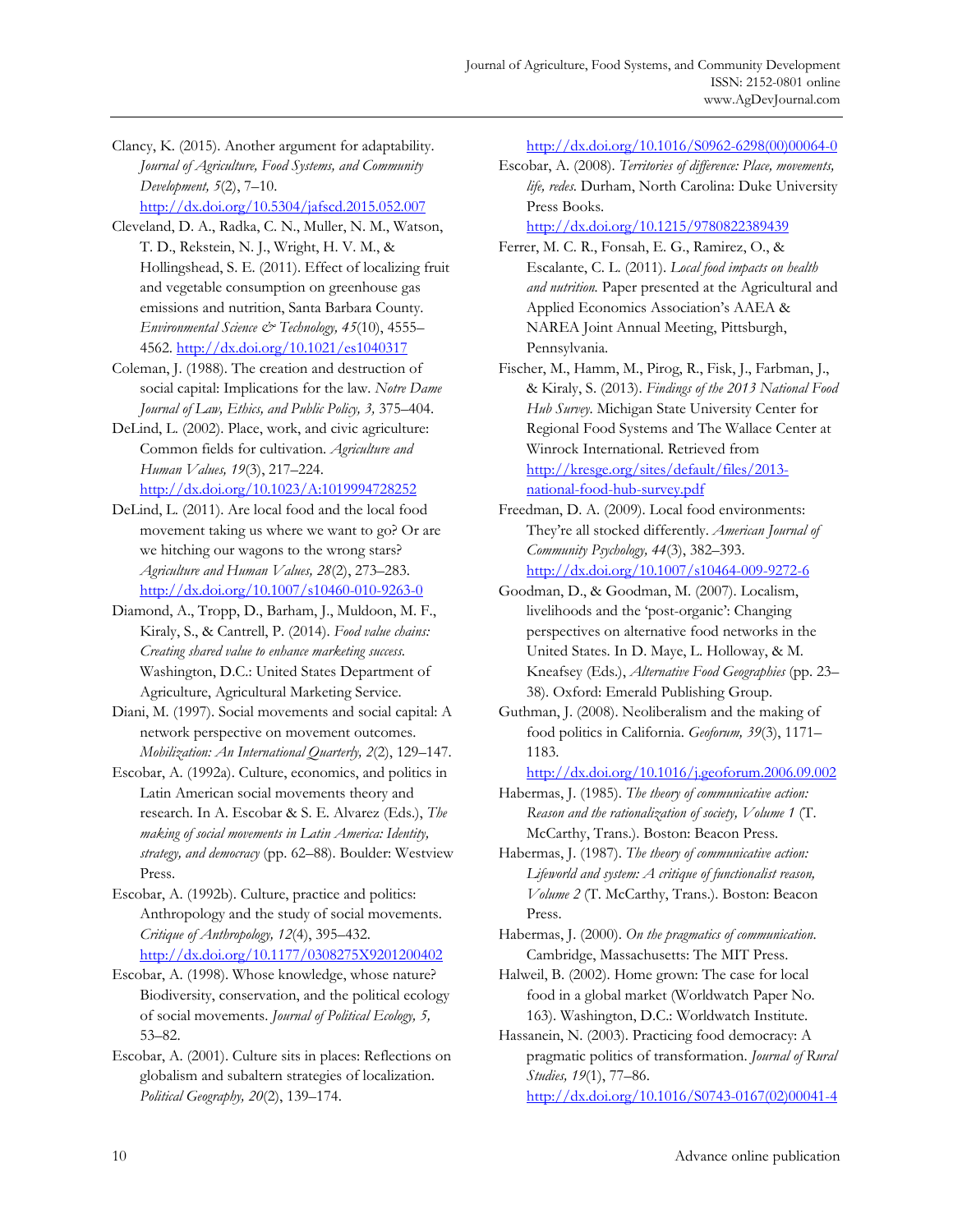Hassanein, N. (2008). Locating food democracy: Theoretical and practical ingredients. *Journal of Hunger & Environmental Nutrition, 3*(2–3), 286–308. http://dx.doi.org/10.1080/19320240802244215

Heffernan, W. D. (2000). Concentration of ownership and control in agriculture. In F. Madgoff, J. B. Foster, & F. H. Buttel (Eds.), *Hungry for profit: The agribusiness threat to farmers, food, and the environment* (pp. 61–75). New York: Monthly Review Press.

Hinrichs, C. C. (2003). The practice and politics of food system localization. *Journal of Rural Studies, 19*(1), [33–45. http://dx.doi.org/10.1016/S0743-](http://dx.doi.org/10.1016/S0743-0167(02)00040-2) 0167(02)00040-2

Hinrichs, C. C., & Allen, P. (2008). Selective patronage and social justice: Local food consumer campaigns in historical context. *Journal of Agricultural and Environmental Ethics, 21*(4), 329–352. http://dx.doi.org/10.1007/s10806-008-9089-6

Johnston, J. (2008). The citizen-consumer hybrid: Ideological tensions and the case of Whole Foods Market. *Theory and Society, 37*(3), 229–270. http://dx.doi.org/10.1007/s11186-007-9058-5

Johnston, J., Biro, A., & MacKendrick, N. (2009). Lost in the supermarket: The corporate-organic foodscape and the struggle for food democracy. *Antipode, 41*(3), 509–532. http://dx.doi.org/ [10.1111/j.1467-8330.2009.00685.x](http://dx.doi.org/10.1111/j.1467-8330.2009.00685.x)

Kloppenburg, J., Hendrickson, J., & Stevenson, G. W. (1996). Coming in to the foodshed. *Agriculture and Human Values, 13*(3), 33–42. http://dx.doi.org/10.1007/BF01538225

LaTrobe, H. (2001). Farmers' markets: Consuming local rural produce. *International Journal of Consumer Studies, 25*(3), 181–192. http://dx.doi.org/10.1046/j.1470- 6431.2001.00171.x

LeBlanc, J. R., Conner, D., McRae, G., & Darby, H. (2014). Building resilience in nonprofit food hubs. *Journal of Agriculture, Food Systems, and Community Development, 4*(3), 121–135. http://dx.doi.org/10.5304/jafscd.2014.043.005

Levkoe, C. Z. (2006). Learning democracy through food justice movements. *Agriculture and Human Values, 23*(1), 89–98. http://dx.doi.org/10.1007/s10460- 005-5871-5

Local Food Research Center. (2012). *Non-profit food hubs: Summary of economic viability*. Asheville, North Carolina: Appalachian Sustainable Agriculture

[Project. Retrieved from http://asapconnections.](http://asapconnections.org/downloads/asap-summary-of-economic-viability-non-profit-food-hubs.pdf) org/downloads/asap-summary-of-economicviability-non-profit-food-hubs.pdf

Lockie, S., & Halpin, D. (2005). The 'conventionalisation' thesis reconsidered: Structural and ideological transformation of Australian organic agriculture. *Sociologia Ruralis, 45*(4), 284–307. [http://dx.doi.org/10.1111/j.1467-9523.2005.](http://dx.doi.org/10.1111/j.1467-9523.2005.00306.x) 00306.x

Lyson, T. A. (2005). Civic agriculture and community problem solving. *Culture and Agriculture, 27*(2), 92– 98. http://dx.doi.org/10.1525/cag.2005.27.2.92

Matson, J., Sullins, M., & Cook, C. (2013). *The role of food hubs in local food marketing*. Washington, D.C.: USDA. Retrieved from

http://www.rd.usda.gov/files/sr73.pdf

Melucci, A. (1985). The symbolic challenge of contemporary movements. *Social Research: An International Quarterly, 52*(4), 789–816.

Melucci, A. (Author), Keane, J., & Mier, P. (Eds.). (1989). *Nomads of the present: Social movements and individual needs in contemporary society.* Philadelphia: Temple University Press.

Meter, K. (2011). *Ohio's food systems - Farms at the heart of it all*. Minneapolis: Crossroads Resource Center.

Norberg-Hodge, H., Merrifield, T., & Gorelick, S. (2002). *Bringing the food economy home: Local alternatives to global agribusiness*. London: Zed Books.

O'Hara, J. K. (2011). *Market forces: Creating jobs through public investment in local and regional food systems*. Cambridge, Massachusetts: Union of Concerned Scientists.

Paxton, P. (2002). Social capital and democracy: An interdependent relationship. *American Sociological Review, 67*(2), 254–277.

http://dx.doi.org/10.2307/3088895

Perrett, A. S. (2013). *Cultivating local: Building a local food system in Western North Carolina* (Doctoral dissertation). University of South Florida, Tampa.

Pirog, R. (2004). *Food miles: A simple metaphor to contrast local and global food systems*. Ames, Iowa: Leopold Center for Sustainable Agriculture.

Putnam, R. D. (1995). Bowling alone: America's declining social capital. *Journal of Democracy, 6*(1), 65– 78. http://dx.doi.org/10.1353/jod.1995.0002

Putnam, R. D. (2001). *Bowling alone: The collapse and revival of American community*. New York: Simon and Schuster.